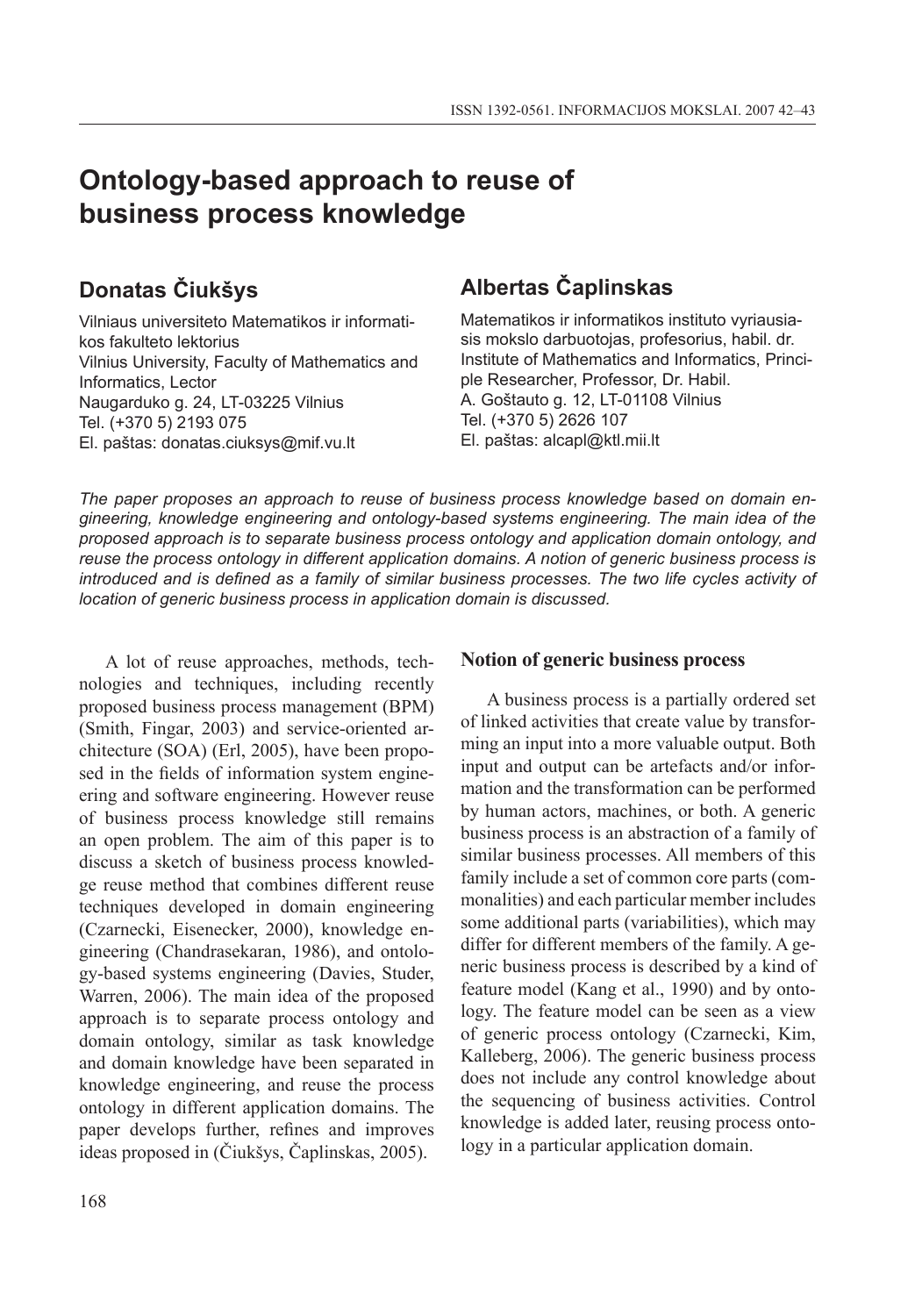We suggest that generic processes should be expressed in terms of abstract roles (actors, inputs, outputs, resources, capabilities). Generic processes are used to generate particular processes (members of family) that are *located* in chosen application domains. The purpose of generation is to produce the required configuration of the process or, in other words, to decide which variabilities are not relevant to this particular member of family and reject them. After that, roles should be replaced by the entities of application domain in which this member of process family is located*.* We call this activity *role assignment*.

Thus, the proposed approach provides two main activities: *engineering of process domain* and *process engineering*. The term "*process domain*" is used here to denote a group of particular processes that exhibit similar behaviour and are used to achieve similar goals. Indeed, it is a synonym for the term "generic business process".

#### **Engineering of process domain**

Engineering of process domain is an activity that is analogous to the domain engineering activity in the two life cycles model (Czarnecki, Eisenecker, 2000). Its purpose is to develop particular process domain. This activity includes three sub-activities referred as analysis, design and implementation of process domain (Fig. 1).

Analysis of process domain provides domain scoping (definition of the boundaries of process family) and discovering commonalities and variabilities among the processes in this domain. The result of analysis is a feature model that describes variabilities and commonalities within business process family. Design of process produces generic business process ontolo-

gy. It refines terms defined by feature model and adds to ontology epistemic knowledge. It is important to point out that the resulting ontology is based on the upper business process ontology defining concepts such as *activity*, *input*, *output*, *resource*, *capability*, etc. required to model any generic business process. Upper business process ontology is described in detail in section "Upper process ontology".

The purpose of implementation of process domain is to pack feature model and process ontology in a package of reusable assets. The process ontology as a reusable asset is represented using Web-Ontology Language (OWL 2004).

#### **Process engineering**

Process engineering is an activity that is analogous to the application engineering activity in the two life cycles model (Czarnecki, Eisenecker, 2000). Its purpose is to generate a particular business process and to locate it in a chosen application domain. Process engineering starts with two parallel activities – analysis of application domain and configuration of generic business process (Fig. 2). The result of analysis is application domain ontology. This ontology is based on the upper application domain ontology that defines concepts required to model application domains, such as *active entity* (e.g. job position, application system, organisational unit, etc.), *provided capabilities* possessed by active entity, *passive entity*, *state*, etc. Process engineering rejects variable parts of the process that are not relevant for chosen application domain and produces final configuration of the located process. A software tool (configurator) is used to support this activity. The main responsibility of



*F i g . 1 . Engineering of process domain*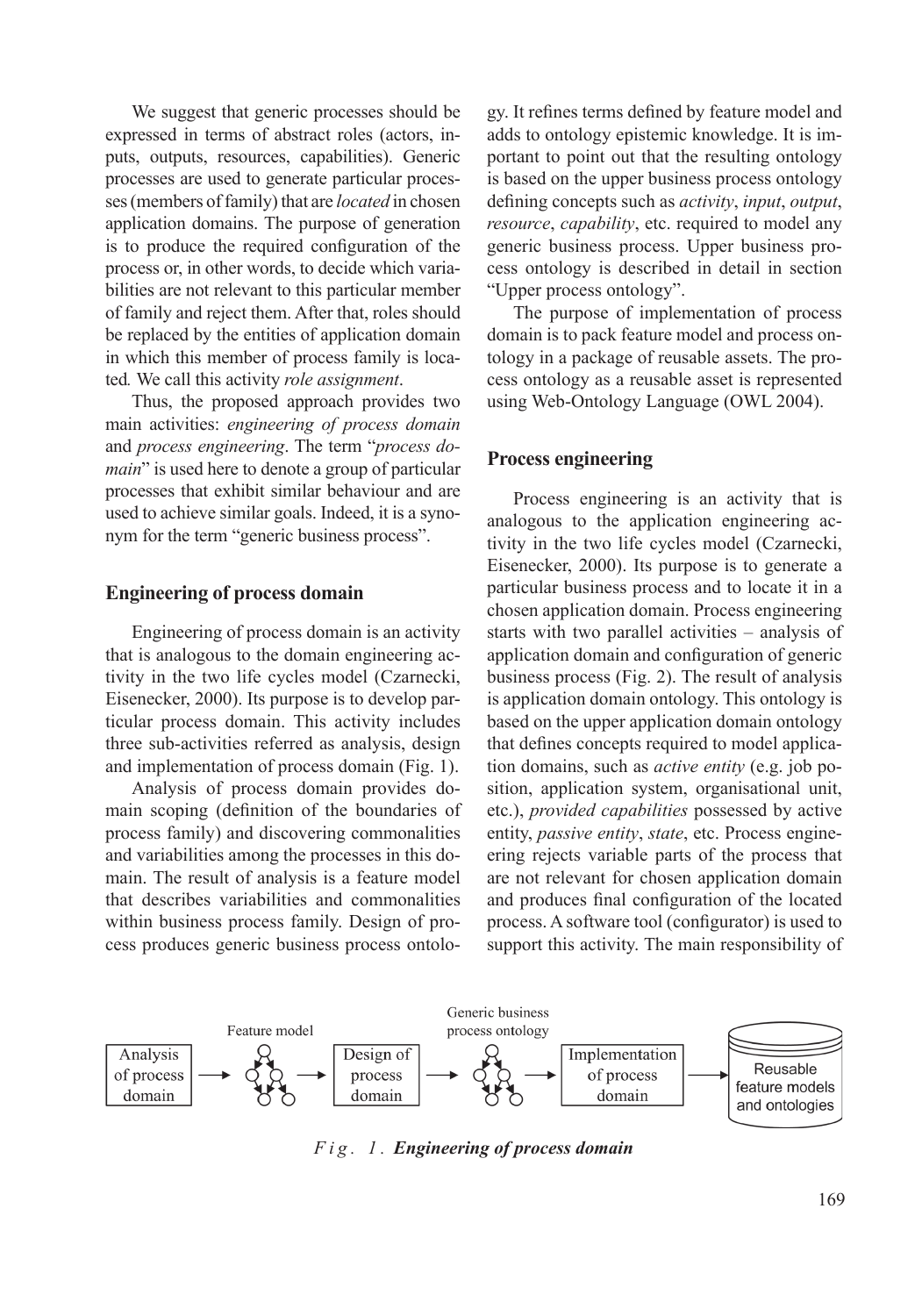

*F i g . 2 . Process engineering – business process knowledge reuse*

this tool is to prevent violation of dependencies between variants of feature model.

The configured process and application domain ontology are inputs for the next step, role assignment. Business process is still described in terms of roles (actors executing process's activities). Requirements for actors that can pretend to play these roles are expressed in form of *required capabilities*. Application domain ontology defines active entities and their *provided capabilities*. So, both roles and entities are characterised in terms of capabilities. Role assignment is done by matching required capabilities to provided capabilities. If an active entity is too coarse-grained for business process role (provided capabilities subsume required capabilities), this entity must be re-engineered and split into several more finegrained entities (so called *capability extraction*). If an entity is too fine-grained (provided capabilities are subsumed by required capabilities), then usually there will be some number of them and, in this case, these entities have to be composed to one, more coarse-grained, composite entity (so called *capability composition*). If no active entity candidates to play some role, a new entity must be created, for example, by employing a new person or by developing a new application system (not shown in Fig. 2). Iteration "role assignment – capability extraction/composition" is being repeated until all roles are assigned. The result is located business process. However, the control knowledge is still undefined. To add control knowledge defining execution order of business activities is responsibility of next activity, called control flow definition. As a result executable business process model is produced. It is described in WS‑BPEL language (Web Services…, 2007) and can be executed by some workflow management system. This system orchestrates execution of business process activities and at certain times (as defined in business process model) requests services provided by appropriate active entities. Web Services interfaces are used to request services provided by application systems. Human service providers are requested through special interfaces. They are informed about activities that they must perform.

### **Upper-level ontology**

Application domain ontology captures domain knowledge independently of its use. Both application domain ontology and process ontology should be described by some common system of metaconcepts. It means that some higherlevel ontology is required. We call this ontology upper-level ontology (Fig. 3).

This ontology introduces generic concepts that are shared by all lower-level ontologies and reflect underlying theory about the nature of enterprise's social reality (discourse of interest). Our upper level ontology has been influenced strongly by Uschold's enterprise ontology (Uschold et al., 1998). The most important dif-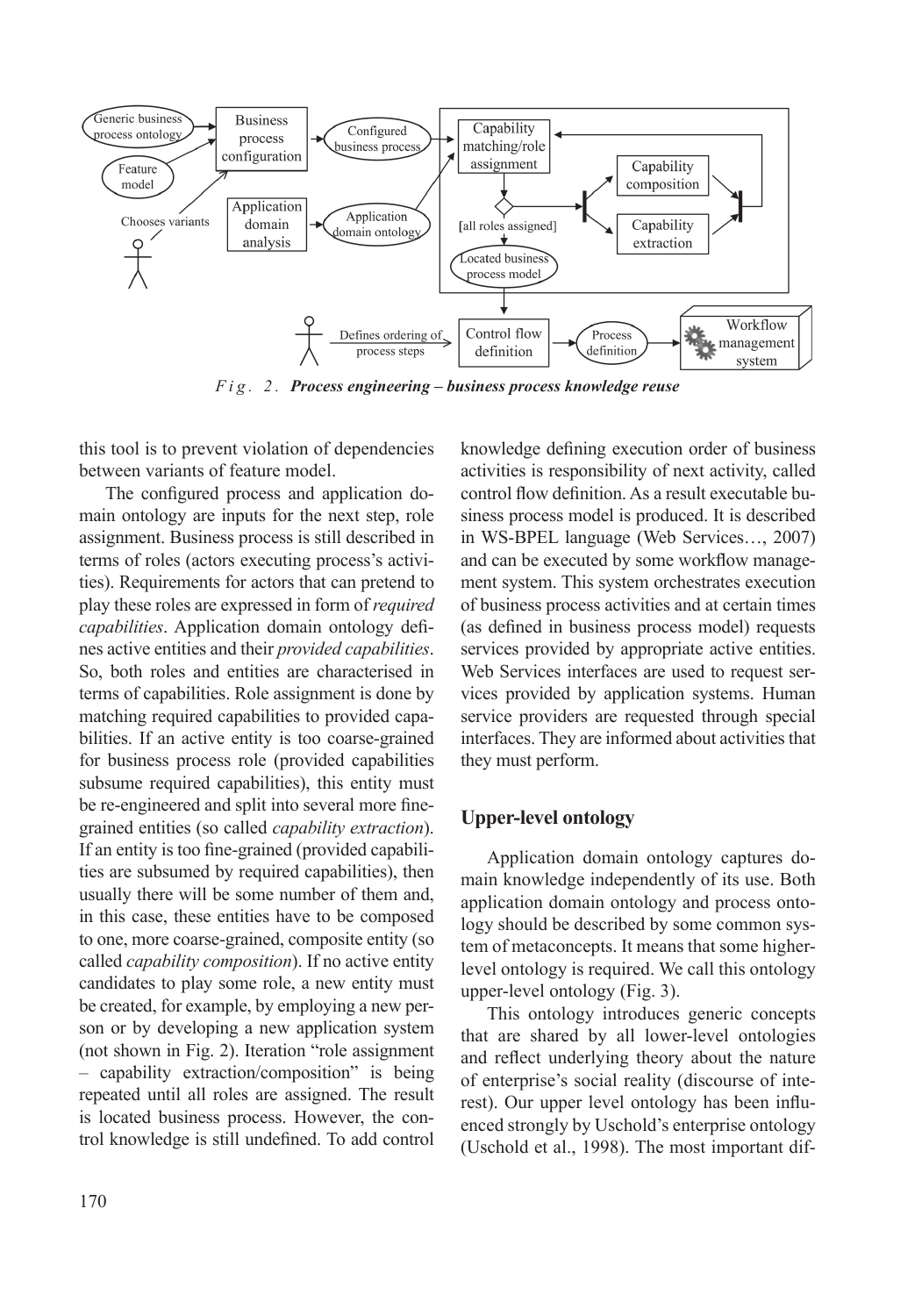

*F i g . 3 . Upper-level ontology*

ference between Uschold's and our ontologies is that we allow states for roles.

Upper-level ontology (Fig. 3) is two-level ontology. The top level provides the only concept "*Concept*" that is used to define second level concepts "*Entity*", "*Relationship*", "*Role*", and "*State-of-affairs*". These concepts, in turn, are used to define third level concepts in application domain ontology and in process ontology. It means that we follow scheme provided by MOF standard (Meta Object Facility…, 2006).

According to this approach, instances of metaconcepts are concepts themselves.

In this paper upper-level ontology and others, described below, are represented using informal UML-like diagrams. In the process engineering tool these ontologies are represented using formal OWL notation.

#### **Upper application domain ontology**

Let us consider now the upper application domain ontology that serves as a basis to define concepts in particular application domain ontologies (Fig. 4).

All concepts defined by this ontology are instances of concepts defined by upper-level ontology. The ontology refines the notion of entity and classifies all entities into: *active entities* and *passive entities* (Fig. 4). They may overlap. Active entities must provide capabilities required to achieve some business goals or subgoals. Business goal is a state of passive entity that candidates to play output role in some business activity. Such an organisation of concepts is introduced in order to facilitate role assignment. Active entities are further subtyped into *job positions*, *application systems*, and *organisational units* ("OrgUnit" in Fig. 4). All prossess provided capabilities and may candidate to play roles defined by process



*F i g . 4 . Upper application domain ontology*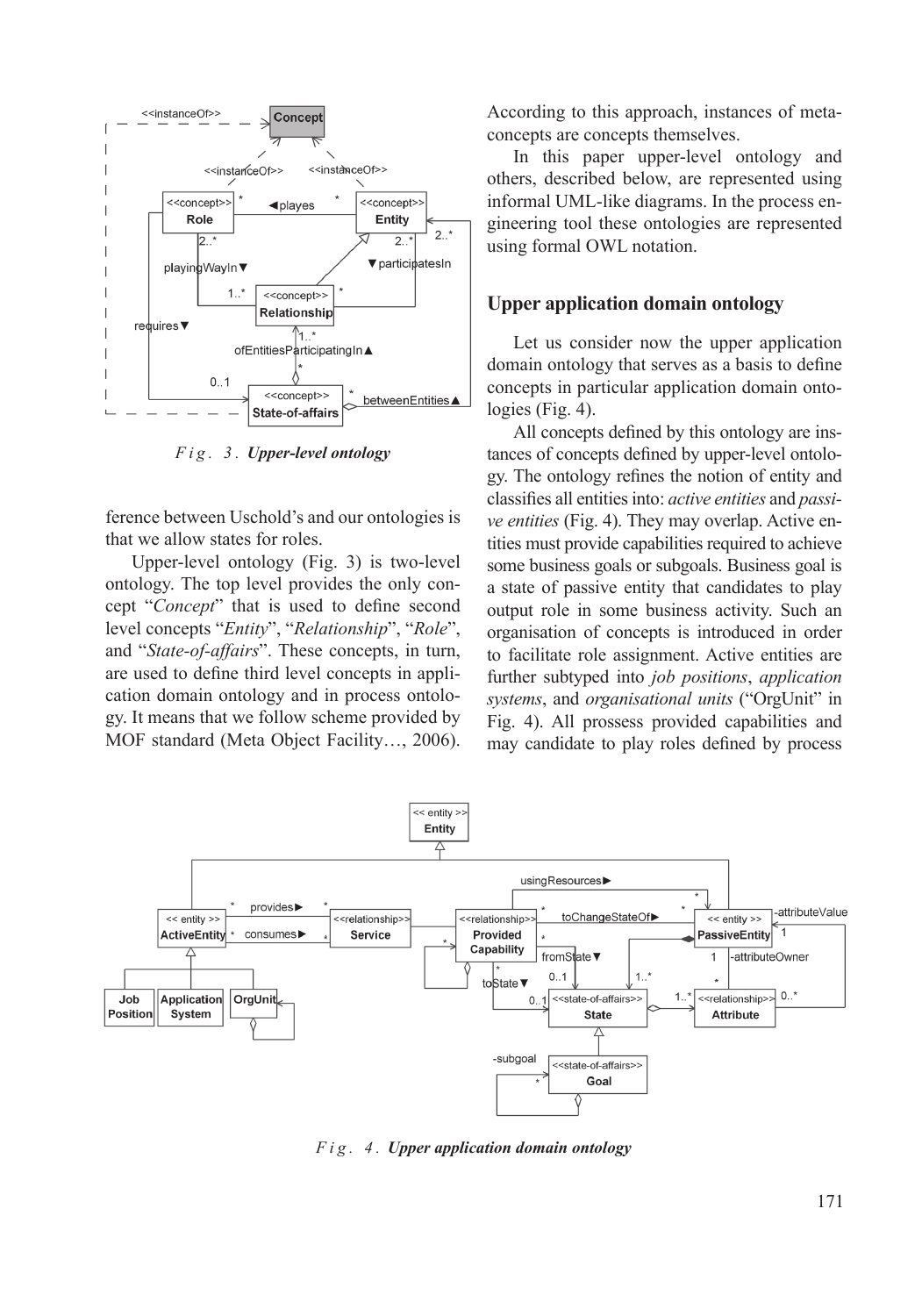ontology. They can change states of passive entities. For example, a job position may provide writing capability and consequently the ability to prepare a document (change its state). Similarly an application system may provide order-processing capability and be able to change the state of order from unprocessed to processed one.

Finally, concept "*goal*" models business goals. They form a hierarchy. It means that we make assumption that an application domain (as a specific area of business) explicitly states business goals that must be achieved for successful operation of enterprise within this business area.

### **Upper process ontology**

Up to date exists none standard and commonly accepted business process conceptualisation. A new business process conceptualisation is developed usually when a new business process related project is started or a new tool is developed. In 2003 OMG consortium announced an initiative that aims to standardise the conceptualisation of business processes and to develop so called Business Process Definition Metamodel (BPDM). The draft that candidates to be the final submission is already prepared (Business Process…, 2007). It describes following groups of concepts:

• **course model:** introduces control flow concepts, such as *transition*, *gateway*, *fork*, *join*, etc.;

- **activity model:** introduces structuring concepts, such as *process*, *activity*, *sub-activity*, etc.;
- **interaction protocol model:** introduces interaction and data flow concepts, such as *interaction* and *data* (documents) being exchanged with these interactions;
- event model: introduces concepts, describing events that happen during the course of business process, such as *start*, *finish*, *error*, *abort*, etc.

BPDM defines more than 100 concepts. Our upper process ontology is subset of BPDM. It includes only concepts required to describe all kinds of roles provided by business processes (Fig. 5). *Actors*, *inputs*, *outputs* and *resources* are all modelled as roles and domain entities must be assigned to these roles when business process is located in a particular application domain: active entities may candidate to actor roles, passive entities – to input, output and resource roles.

These concepts are not sufficient to represent variabilities provided by process feature model. So, concepts such as *variability*, *variant*, *variation point,* etc. must be included into upper process ontology (Fig. 6).

In the proposed ontology, commonalities are modelled by *activities*, parts that include variabilities – by *generic activities*. A generic activity contains variability and consequently represents a whole family of activities. *Variation point* is a re-



*F i g . 5 . Upper process ontology (process conceptualisation)*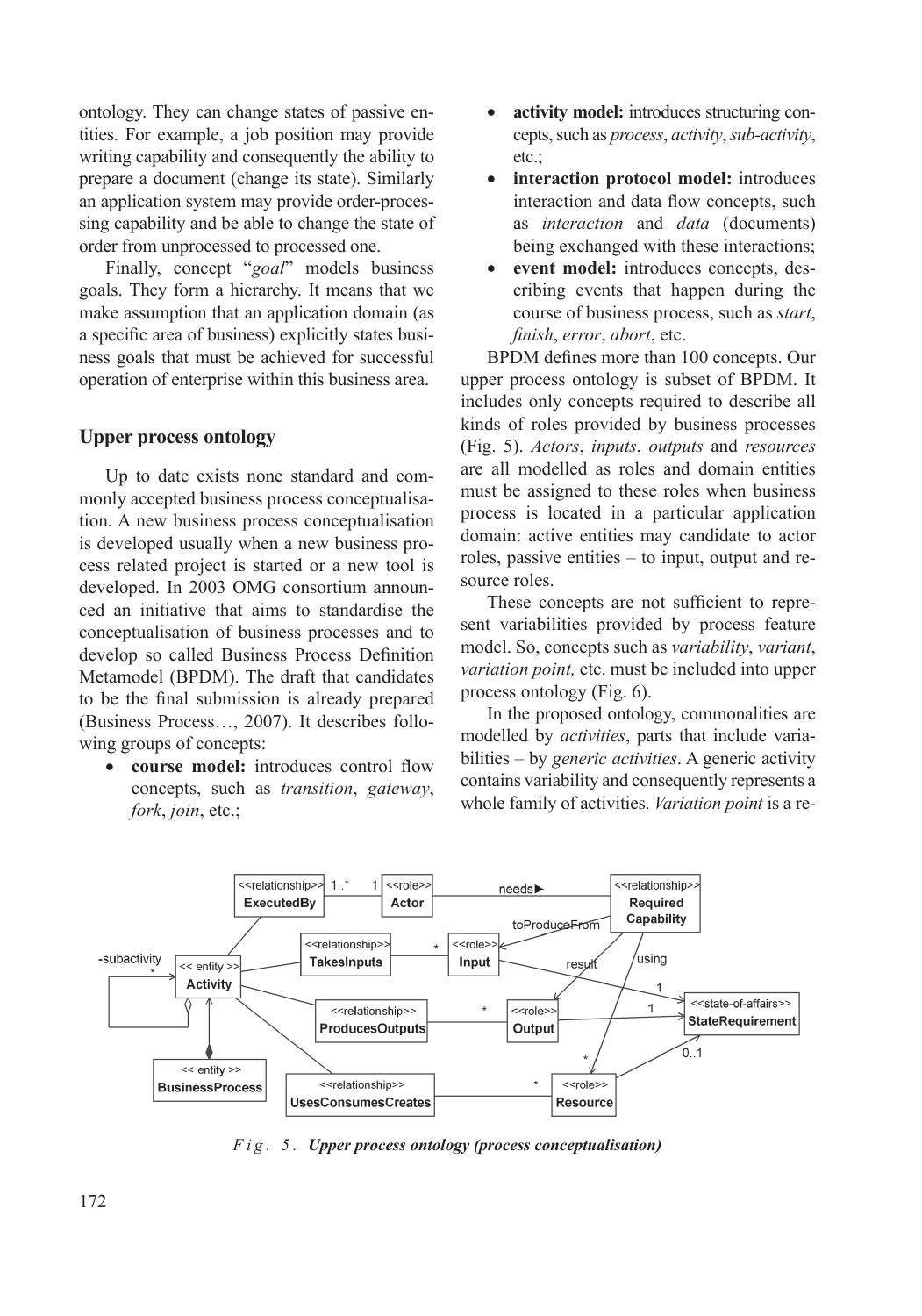

*F i g . 6 . Upper process ontology (variability conceptualisation)*

lationship that associates variability with generic activity. *Variability* is defined as a set of *variants*, one of which must be chosen during business process configuration. *Dependencies* constrain choices of variants, for example, choice of one variant may require choice or removal of other one (e.g. the choice of payment type "Credit card" within e-shop business process may render otherwise optional activity "Connect with bank" as required one). Only one category of variants – activities – is introduced. The reason is that major part of business process variabilities are found namely in activities. Variation points, variabilities, variants and dependencies are identified in the analysis of process domain step and represented by FODA feature models (Kang et al., 1990). In design of process domain step all variabilities are represented by one of so called *Implementation* 

#### **LITERATURE**

*Business Process Definition MetaModel (BPDM)* (2007). Object Management Group, Inc. Access through Internet: http://www.omg.org/cgi-bin/ doc?bmi/ [2007-03-01].

CHANDRASEKARAN, B. (1986). Generic tasks in knowledge-based reasoning: High-level building blocks for expert system design. *IEEE Expert* 1(3), p. 23–30.

*Mechanisms*, discussed in (Puhlmann, 2005). According to Puhlmann, the following variability implementation mechanisms are suitable for modelling of business process variabilities: *Encapsulation of Varying Sub-processes*; *Addition*, *Replacement, Omission of Encapsulated Sub-processes*; *Parameterisation*; *Variability in Data Types*; *Inheritance*; *Design Patterns*; *Extensions/ Extension Points*. The size of the paper does not allow discussing these mechanisms in more detail. The configurator should be able to process all implementation mechanisms

and to choose only one variant for each of variabilities. As a result, it produces a description of fully configured process and stores this description in *derivation profile*.

#### **Conclusions**

The proposed approach is a part of ontology-based enterprise engineering methodology. It allows reusing of business process knowledge in different application domains. The knowledge to be reused is represented as process ontology. Main advantage of the proposed approach comparing it to ERP approach is that process is adapted to the needs of enterprise and not vice versa. So, better business and information systems alignment should be expected.

CZARNECKI, K.; EISENECKER, U. (2000). *Generative Programming: Methods, Tools, and Applications*. Addison-Wesley Professional.

CZARNECKI, K.; KIM, C. H. P.; KALLEBERG, K. T. (2006). Feature Models are Views on Ontologies. In *Proceedings of the 10th International on Software Product Line Conference*, p. 41–51.

ČIUKŠYS, D.; ČAPLINSKAS, A. (2005). Mod-